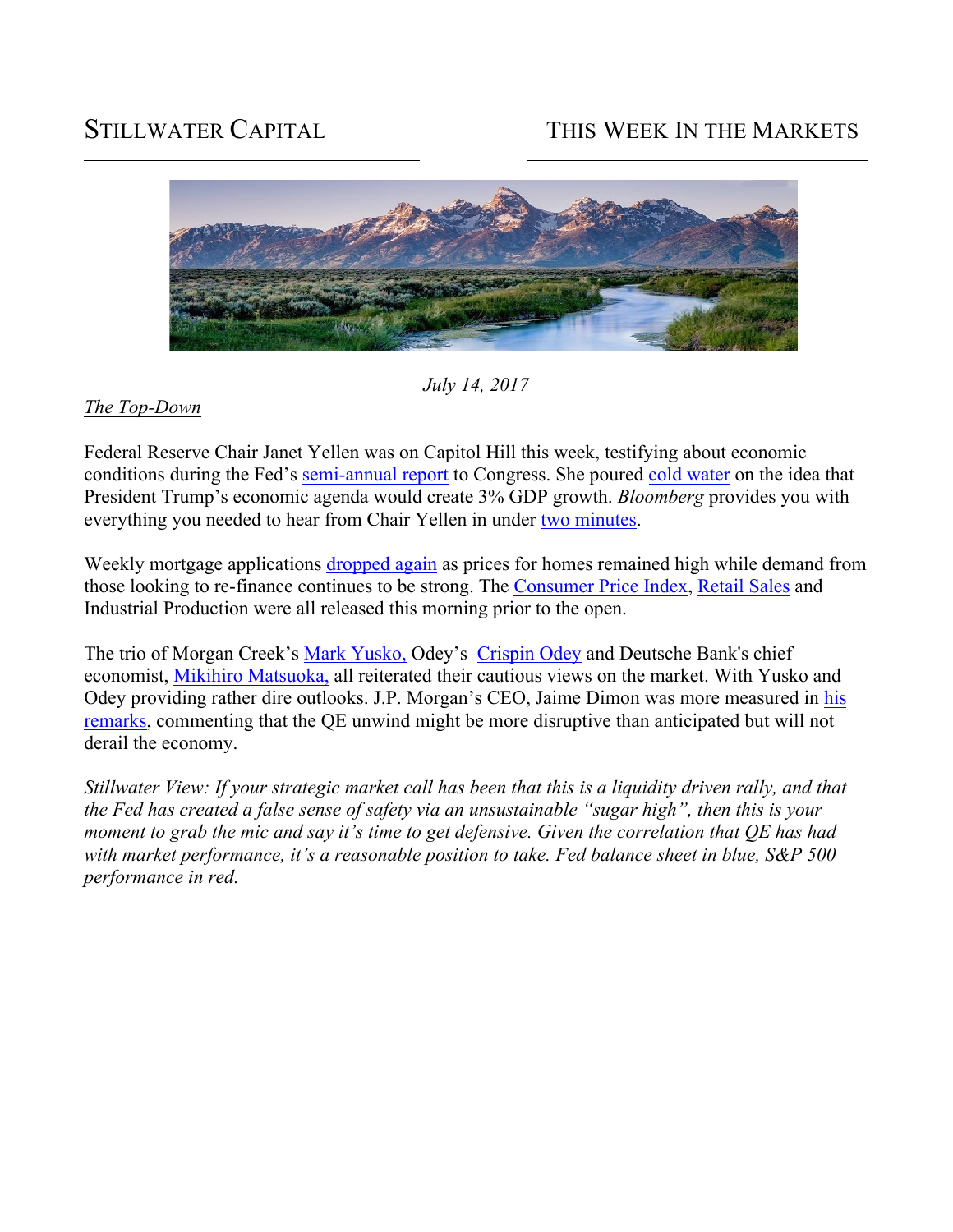

*The Week Ahead:* The calendar takes a breather next week with few economic releases or Fed speeches of note. Markets will instead be gearing up for the next FOMC meeting on July  $25<sup>th</sup>$ , the second quarter GDP print on the  $28<sup>th</sup>$  and the July jobs report on August  $4<sup>th</sup>$ . The Kansas City Fed's Jackson Hole economic symposium takes place later in August.

## *The Bottom-Up*

Earnings from J.P. Morgan, Wells Fargo and Citigroup were released this morning and the banking sector is trading lower on a more tepid outlook from the companies.

Wells Fargo faced headline risk this week as Janet Yellen confirmed that the Fed was ready to act against the lender if the facts warrant. Senator Elizabeth Warren continues her attack against the bank's board of directors, seeking removal of all 12 members.

Amazon Prime Day came and went, setting records along the way. It was another tough week for retail as Abercrombie & Fitch failed to find a buyer and Gymboree filed for bankruptcy. Silver lining, Target reported an increase in same-store sales and the stock popped 5% on Thursday, leading other beaten down retailers higher on the day. Wal-Mart was upgraded at Goldman this morning as the bank thinks the company can "sidestep the Amazon juggernaut".

Crude prices put up a fight this week and are currently trading in the upper \$40's. The chart below from Wood McKenzie shows \$45 as the average breakeven for most North American shale plays. Higher still for the Gulf of Mexico and Canada. The threat that electric cars may have put a top in oil demand is beginning to look like a real possibility.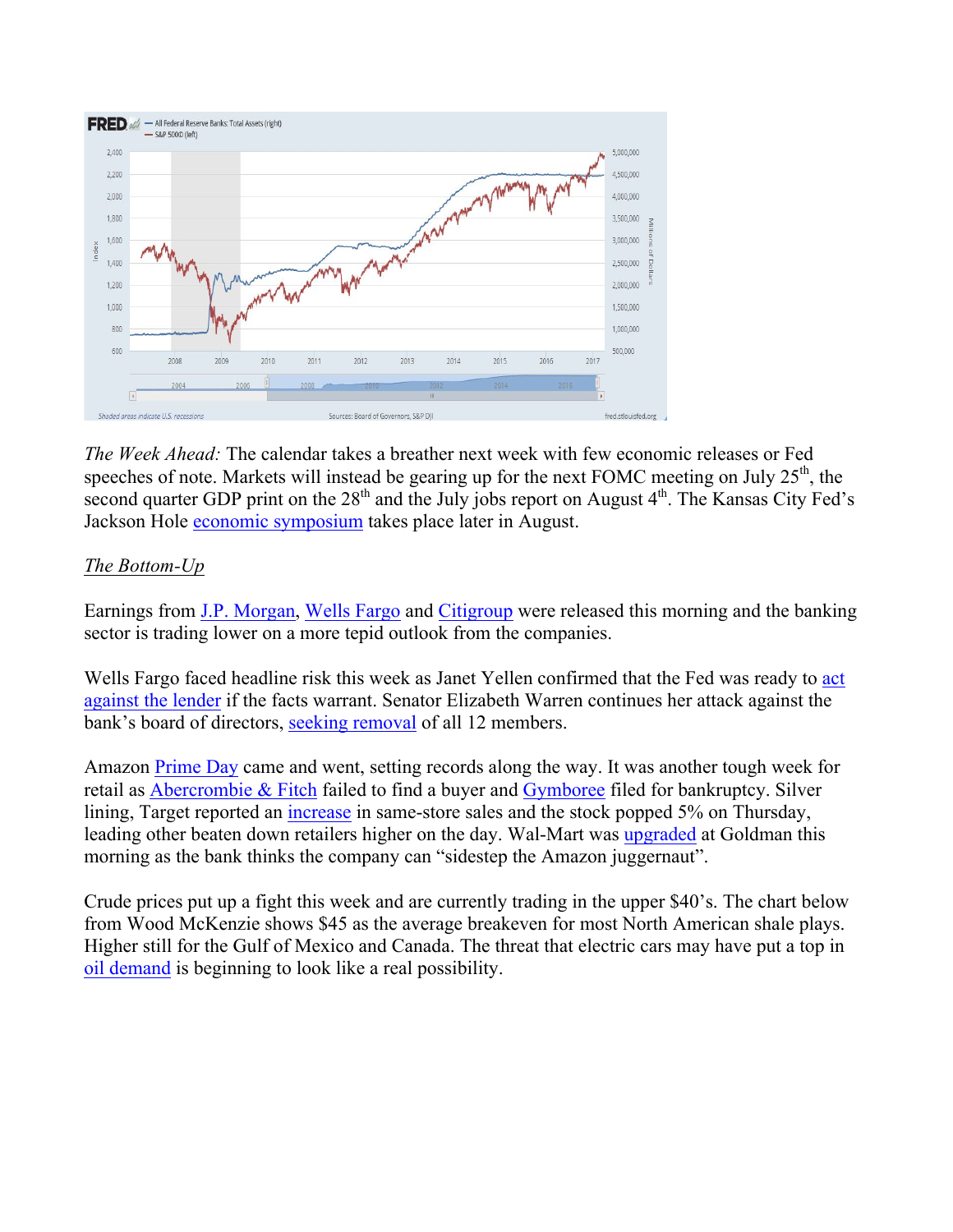#### **Point Break**

Breakeven oil prices for North America's shale basins and the Gulf of Mexico vary widely, but on average they look competitive even with oil below \$60 a barrel



*The Week Ahead:* Second quarter earning's season begins in earnest next week and the market focus will largely be on technology companies. The sector will need strong earnings growth and forward guidance to support the E side of extended P/E multiples.

#### *Up and Down Wall Street*

Goldman Sachs co-president, David Solomon, mixes it up as D.J D-Sol when he is not attending to his day job.

*Stillwater View: I will now officially stop cracking back on my eldest son's dream of becoming the next EDM legend. A sporting young disk jockey by the name of Calvin Harris has been routinely pulling in \$50 million a year for said services.* 

As mentioned last week, David Einhorn's troubles from 2016 have continued into this year. According to the *Wall Street Journal* and *CNBC*, \$400 million has left the firm so far. Dmitry Balyasny, manager of \$12 billion in hedged assets, laments that ETFs have changed the game. And it's not necessarily for the good in his style of management. Louis Bacon's Moore Capital is trimming 7% of staff as the macro fund is facing headwinds as well.

*Stillwater View: To quote Jefferies Chief Market Strategist David Zervos, "No crybabies in the casino." Especially if you are an apex predator clipping a 2% management fee and 20% carry on profits. Opportunities on the long and short side abound. Have a straight forward repeatable process and execute on it.*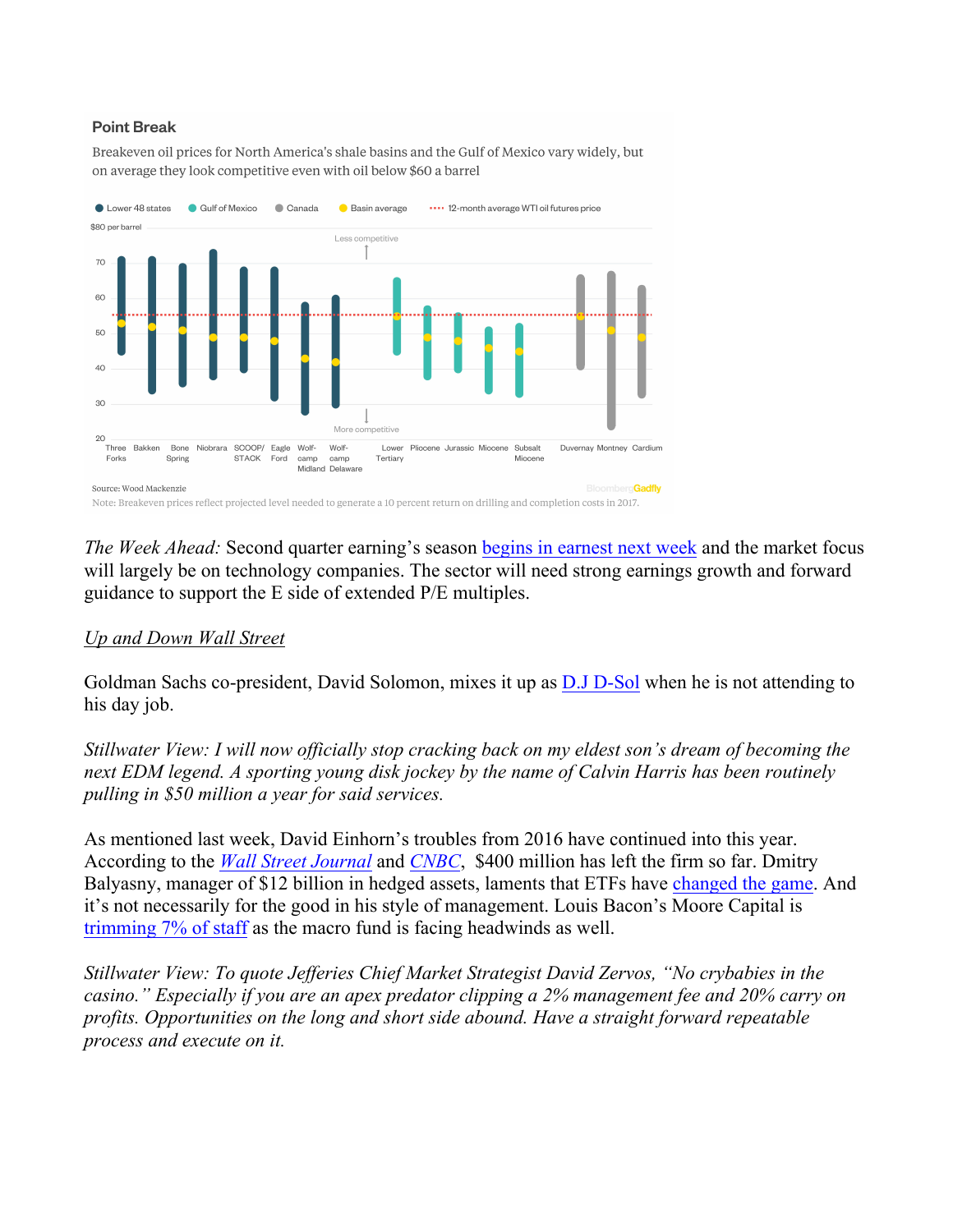On the flip side, there was good news for active mutual fund managers as Merrill Lynch released a report showing that 54% are beating their respective Russell benchmarks at mid-point this year. The second highest in fifteen.





\*% of funds outperforming the benchmark is based on Russell 1000 benchmark for all funds prior to 2015 and the fund's respective benchmark (R1000 for Core funds, R1000 Value for Value funds and R1000 Growth for Growth funds) in 2015 and onward

Source: BofA Merrill Lynch US Equity & US Quant Strategy, Lipper

### *Diversions*

Apple's new headquarter, Apple Park, will open later this year and the aerial views of the property are spectacular. The Santa Fe Opera's, "The (R)evolution of Steve Jobs", premiers this Saturday and will make its way to Silicon Valley later this year.

Wimbledon finals are this weekend. The ageless Venus Williams will play in her ninth at The All England Lawn Tennis Club on Saturday. The Sunday men's final pairing will be decided later this morning. If you are looking to host a Breakfast at Wimbledon party, the BBC can help with the menu. According to *Esquire*, "Pimm's Popsicles are Real, And They're Spectacular".

Summer festivals roll on…

- Paw Palooza, dogs on Cape Cod, Massachusetts. July  $15<sup>th</sup>$  and  $16<sup>th</sup>$ .
- Surf Rodeo, music and surf in Ventura, California. July  $15<sup>th</sup>$  and  $16<sup>th</sup>$ .
- Smoke on the Mountain, barbecue in Galax, Virginia. July  $21^{st} \& 22^{nd}$
- Newport Jazz Festival, jazz in Newport, Rhode Island. August  $4<sup>th</sup>$  through  $6<sup>th</sup>$
- The Lake Tahoe Concourse d'Elegance, Gar Woods in Lake Tahoe, California. August  $11^{th}$ and  $12^{th}$ .